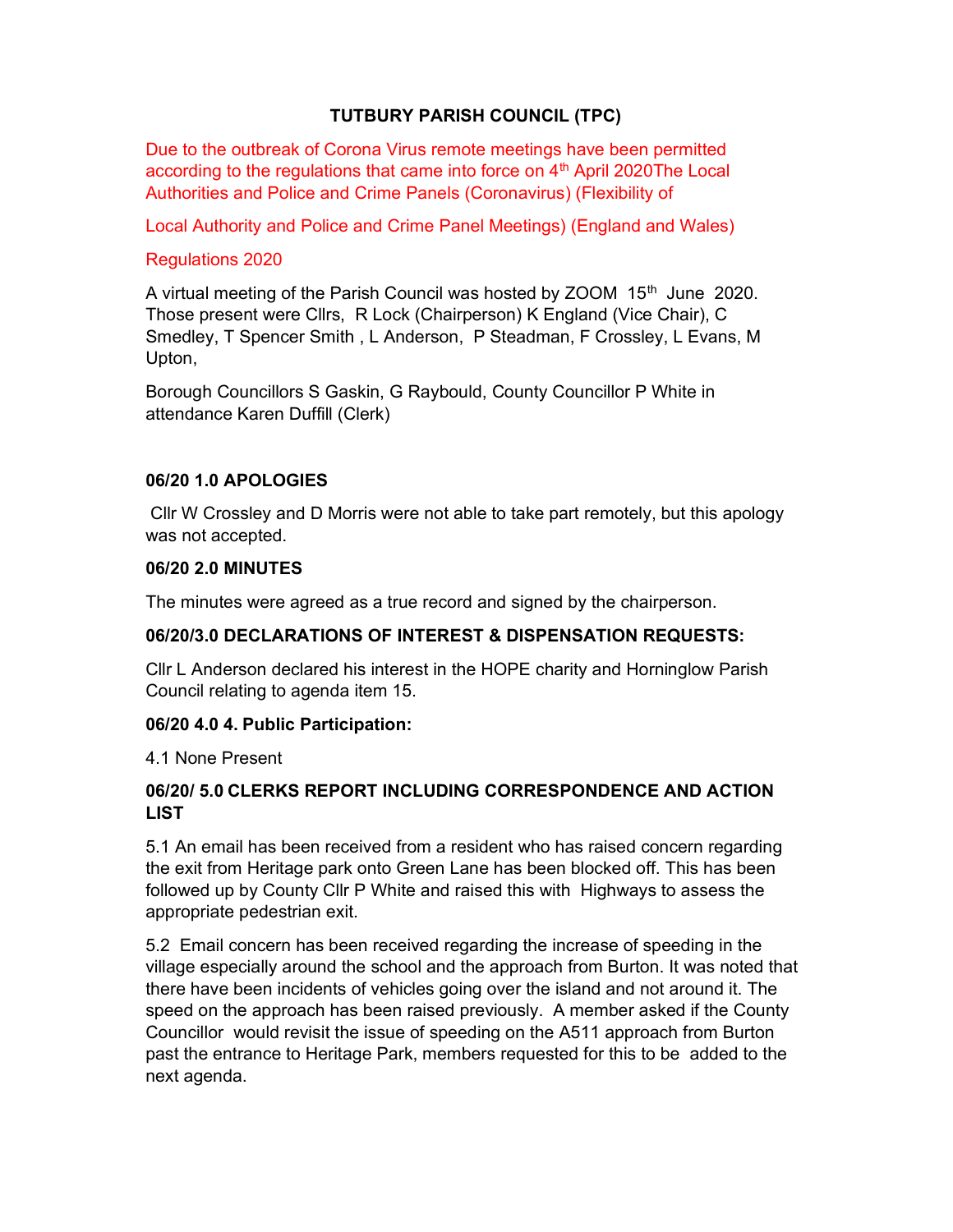5.3 Concern has been raised about the height and proximity of silver birch trees next to a property on Portway Drive. This is at the bottom of Elm Lane and this has been logged with the county council.

5.4 Concern has been raised regarding the large tree stump that has been left on the Triangle this is large and will block the path if left to roll there. The county council have been contacted.

5.5 Covid 19 Duchy benevolent fund is available for the Parish Council to apply with regard to financial assistance in relation to the pandemic.

5.6 An enquiry had been received if the Parish Council were going to cut the bank next to the school entrance that was part of the ancient monument. The clerk clarified that this land is owned by the County Council and therefore the area should come under the school maintenance programme. The headmaster will consult the academy to include this area in the future.

5.7 Reports of breach of social distancing alcohol and drugs use have been received at the weir. The land owner is aware of the problems and has removed a large amount of litter that was bagged up for him. The PCSO has visited the area and around the mill site. Two arrests were made for cannabis use and the officers reminded young people of social distancing rules and to take their litter home. This area is frequently visited by large groups of young people, some local but are also from Burton and Derby. The problem is worse in hot weather.

5.8 The Friends of Elm lane have trimmed back the footpath to make it wider and more accessible for social distancing, the cClose Bank footpath has also been cut by the parish council's contractor.

5.9 An email from County Rights of Way team to confirm that they would not remove the Japanese knotweed from the footpath that runs between Green lane farm and Rolleston Park farm near the kennels. It was said to be a matter for the landowners to deal with as it was not directly blocking the footpath.

#### 06/20/6.0 Borough and County Council Report

6.1 Cllr Raybould reported that the Coral shop has now closed on the High street.

6.2. Concerns were raised about football training taking place at Cornmill Lane, with regard to social distancing regulations. The clerk agreed to check with the football teams that risk assessment and FA guidelines are followed.

6.3 The clothes bin will be removed from the Duke Street carpark and the lines for extra parking will be marked out. All other bins have been removed and positive feedback received regarding the cleaner space. To address fly tipping concerns ,additional recycling can be left in a clear plastic bag next to the bin for domestic collection.

6.4 Cllr S Gaskin reported that the brown bin collection has recommenced.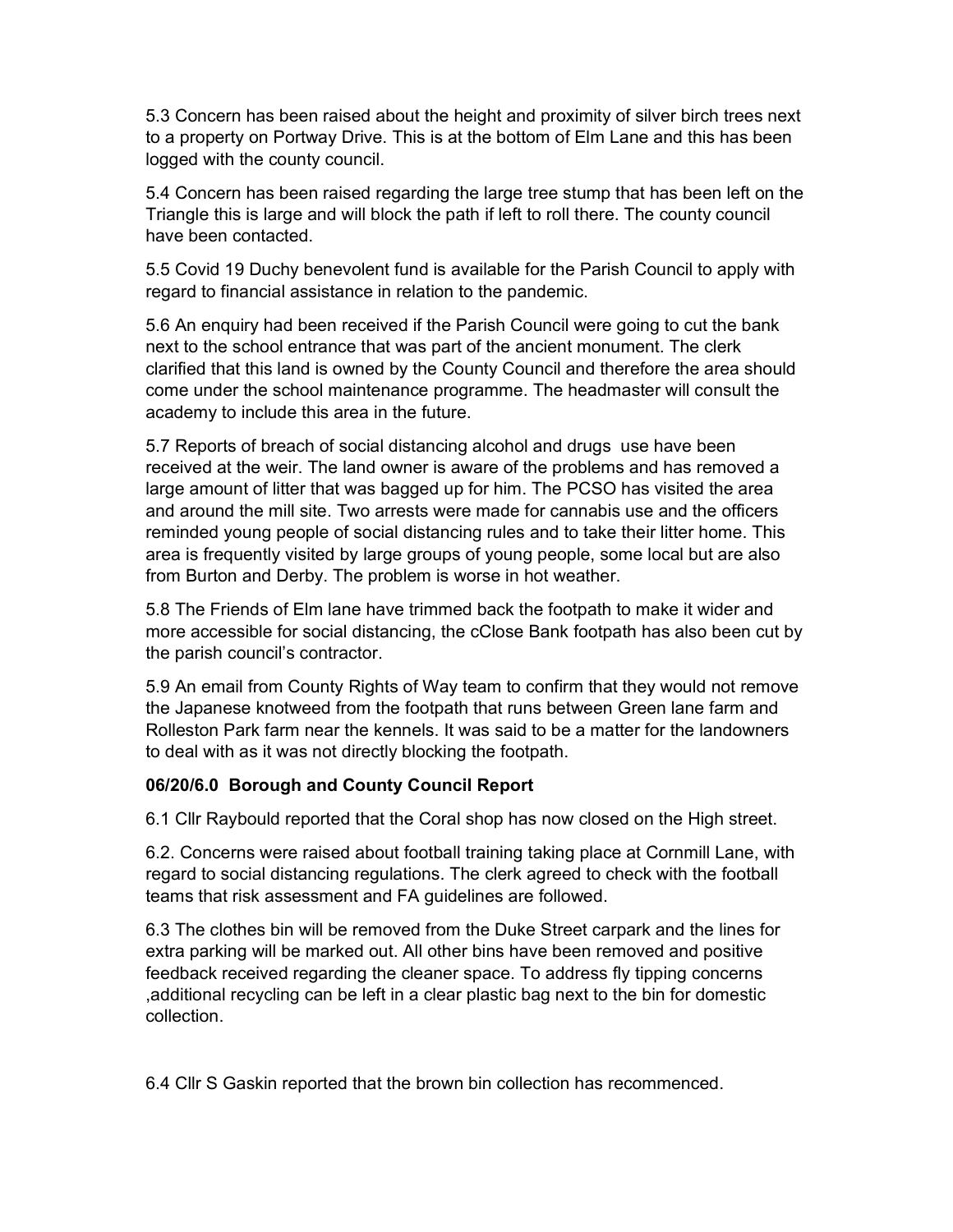6.5 Improvement to the Station Street area in Burton has commenced and will reopen soon.

6.6 No reports of rough sleeping have been noted in Burton since the Corona Virus Lockdown crisis. A member was surprised at this compared to the number reported in November.

6.7 Progress with the Community fund for Tutbury have been delayed due to the Corona virus

6.8 A member raised concern on behalf of a resident of Queens Rise regarding a strip of land next to the pavement. This has been weed sprayed and being used to move a caravan over it for access to the rear of the property on Norman Road. He was concerned that residents had also been asked not to park along this part of the road. It was believed to be a strip of land owned by the Borough Council. Cllr Gaskin said he would investigate the issue.

6.9 A member enquired when the Borough Council adopt the open space on Heritage park, would they consider picnic benches places on it. The borough Cllrs would see no immediate objection but would have to seek further advice.

# County Council Report

6.10 The Traffic Regulation Order consultation will commence in July with a view for the work to be completed in August.

6.11 Cllr P White agreed to contact he safer roads team to investigate speed enforcement on A511 and would investigate measures such as a cameras or rumble strips to tackle speed emforcement.

6.12 Cllr White would strongly support the idea of a cycle route from Tutbury to Burton On Trent. He would progress the proposal through the County Council and suggested that this was not a parish matter but appreciated that the parish council had suggested it and were interested in working with neighbouring parishes to achieve it.

6.13 Cllr P White requested that the bus route through Heritage Park could be added to the next agenda. He wanted to follow up the request that this route is reduced. The matter has been escalated due to a collision in that area. Cllrs agreed that this would be added to a further agenda, including discussion round the adoption and safety of the roads on Heritage Park.

# 06/20 7.0 7. TO APPROVE THE INCREASE IN THE HMRC WORKING FROM HOME ALLOWANCE

7.1 As part of the budget the Government have increased the working from home allowance From 6 April 2020 employers can pay up to £6 a week (£26 a month) to cover additional costs to an employee if they have to work from home. For previous tax years the rate was £4 a week (£18 a month).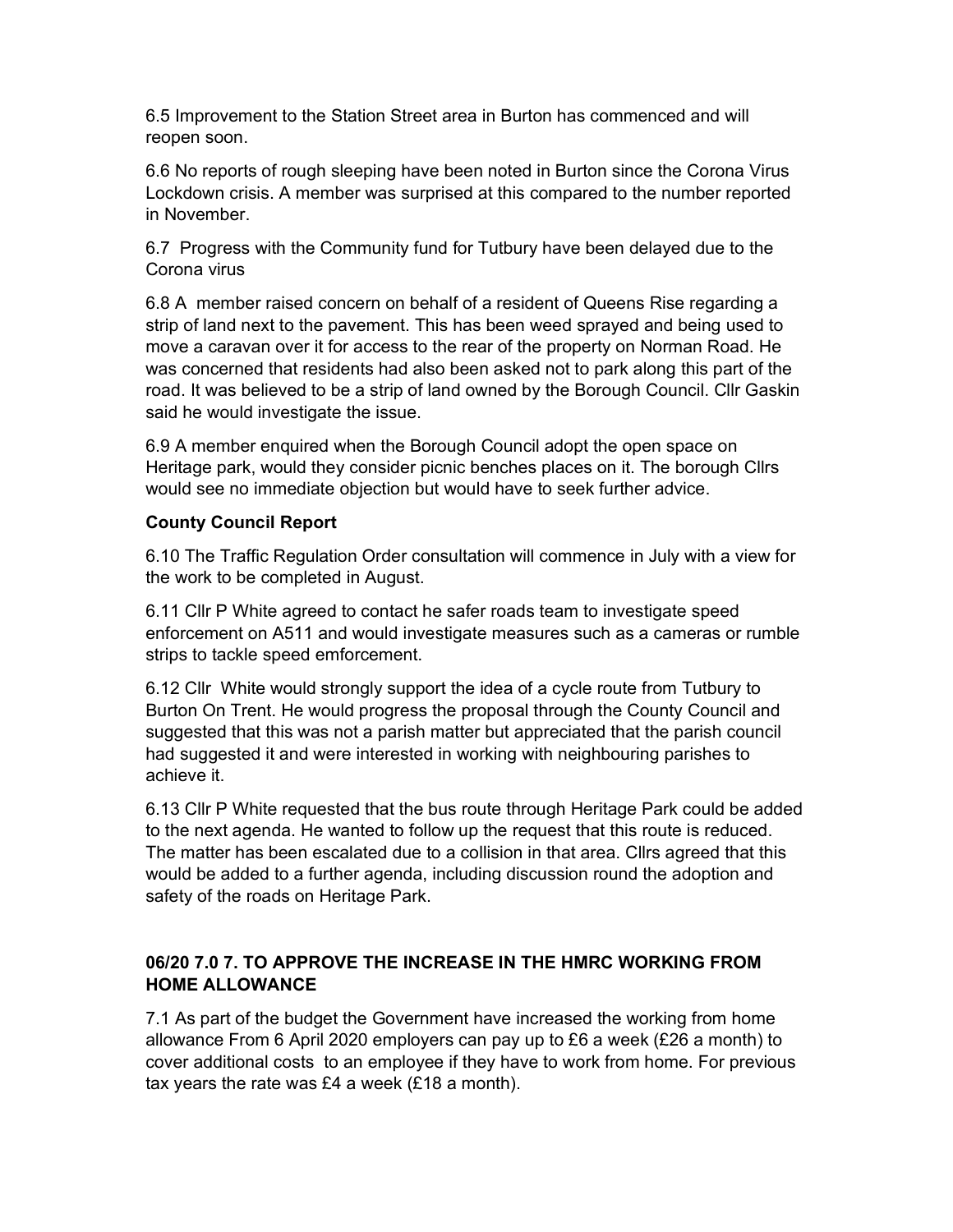## **Resolution**

.

 A proposal was seconded, and Cllrs voted in favour to award the increase of £26 a week

### 06/20 8.0 TO REVIEW AUDITOR REPORT

8.1 See attached document from the auditor who has completed the report in the external audit papers. (Internal audit report Maty2020)

Cllr noted that there were no concerns with the accounts or procedures followed.

## 06/20 9.0 TO CONSIDER AND APPROVE THE ANNUAL GOVERNANCE STATEMENT 2019/ 2020

9.1 The internal auditor has confirmed that the financial regulations have been adhered to and completed page 3 of the external audit The council reviewed the checklist that the procedures have been followed on page 4 of the external audit document. The chair signed this as part of the audit process followed by the clerk. 2,320.99

## 06/20 10.TO CONSIDER AND APPROVE THE ACCOUNTING STATEMENT 2019/2020

10.1 Page 5 of the external audit was distributed to the Cllrs to agree that the figures were correct. The bank reconciliation to confirm the cash balance is was also signed by the chair.

The statement was signed by the chair and the clerk.

## 06/20 11.0 TO APPROVE ACCOUNTS FOR PAYMENT.

| <b>Description</b>                              | <b>Supplier</b>                             | <b>Total</b> |
|-------------------------------------------------|---------------------------------------------|--------------|
| <b>Internal Audit Visit</b>                     | <b>Topliss Associated Ltd</b>               | 149.88       |
| Legionella Control                              | <b>Sterilizing Services Ltd</b>             | 76.80        |
| <b>Clerks Salary</b>                            | Karen Duffill                               | 928.11       |
| <b>Clerks Expenses</b>                          | Karen Duffill                               | 23.00        |
| <b>Clerks Employer Pension</b>                  | <b>Staffordshire County Pension</b><br>Fund | 289.54       |
| Zoom Meeting Software                           | Karen Duffill (ZOOM)                        | 14.39        |
| National Insurance                              | <b>HMRC</b>                                 | 95.74        |
| subscription                                    | Staffordshire Wildlife Trust                | 0.00         |
| <b>Emplyee Pension Contribution</b>             | <b>Staffordshire County Pension</b><br>Fund | 162.21       |
| Mowing contract                                 | <b>RB Landscaping</b>                       | 150.00       |
| <b>Chatsworth Drive Footpath</b><br>Maintenance | <b>RB Landscaping</b>                       | 50.00        |

Cllrs proposed, seconded, and voted in favour the accounts were approved for payment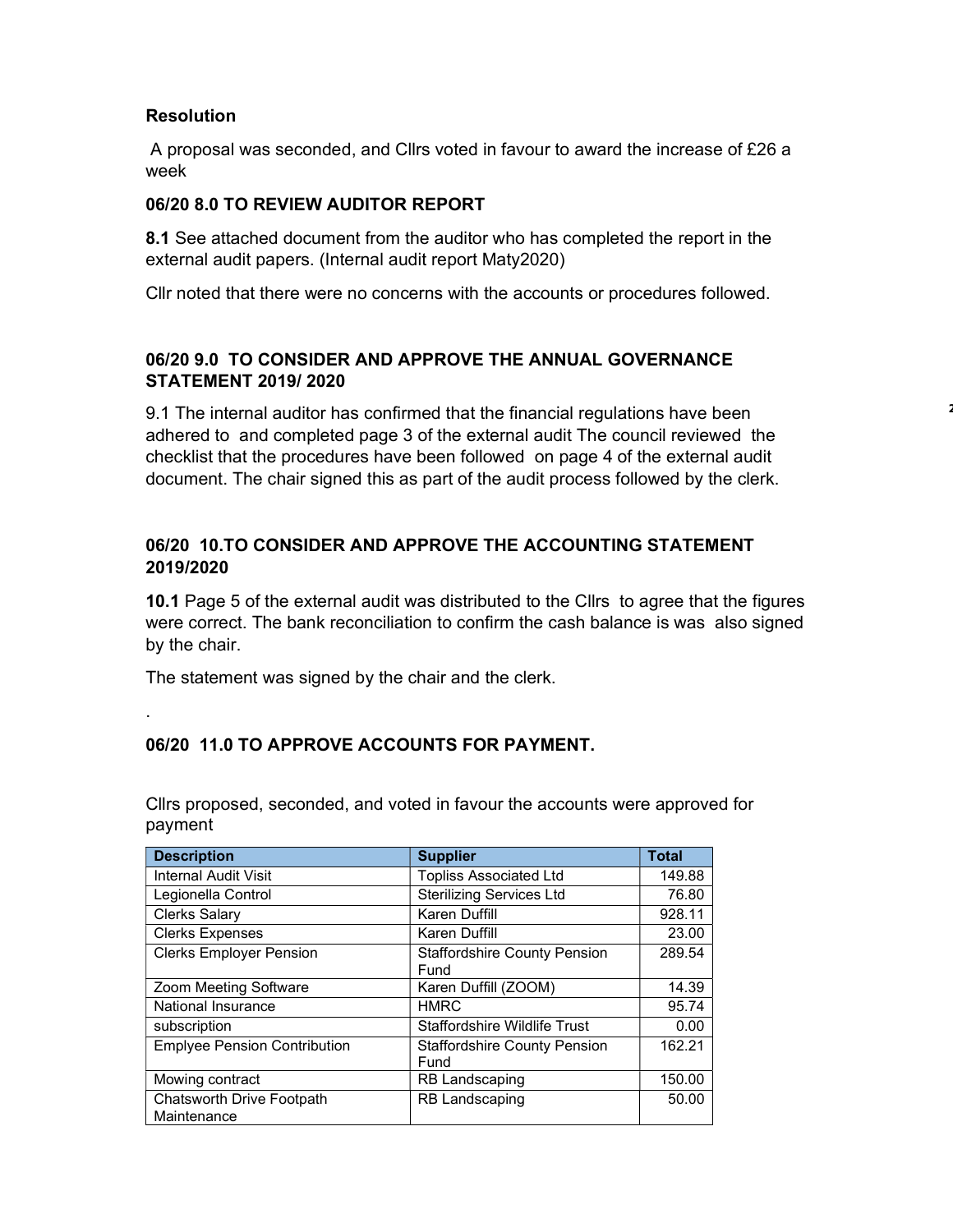| Maintenance works               | <b>Fauld Property Maintenance</b> | 57.50          |
|---------------------------------|-----------------------------------|----------------|
| Street cleaning and maintenance | M Guest                           | 364.00         |
|                                 |                                   |                |
| Net                             | <b>VAT</b>                        | Total          |
| 2.320.99                        |                                   | 40.18 2,361.17 |

### 06/20 12. 0TO CONSIDER TREE SURVEY TO BE CARRIED OUT IN THE CLOSED CHURCHYARD AND TRIANGLE

12.1 Half of the closed churchyard was surveyed to include the trees that the church raised as a concern. The remaining half needs to be surveyed along with the trees on the Triangle.

#### Resolution

Cllrs proposed, seconded, and voted in favour the survey should be carried out.

### 06/20 13.0 TO CONSIDER A SURVEY ON THE CHURCH WALL

The wall was last surveyed in 2015

#### Resolution

Cllrs proposed, seconded, and voted in favour the survey should be carried out

#### 06/20 14.0 TO CONSIDER PICNIC BENCHES AT CORNMILL LANE AND FERRERS AVENUE PLAYING FIELDS

06/20 14.1 Please refer to the document produced by the chair. Cllrs agreed that composite benches would be maintenance free. A member suggested purchasing rainbow benches to commemorate the Covid 19 period and the NHS. After discussion of the impact that this may have on litter and the placement of the benches, would need to be visible from the road away from properties and near the litter bins, distance apart and fixings A member proposed that the residents near the proposed sites should be consulted before a decision to purchase benches were made. The chair agreed to draft a letter to residents.

14.2 The clerk would contact the parish charities to seek permission for benches at Cornmill Lane.

### 06/20 15.0 TO CONSIDER A COLLECTIVE PARISH COUNCIL CONTRIBUTION TO BURTON FOOD BANK CHARITIES

An email has been received from Horninglow Parish Council to consider. See the document Joint consideration foodbank Covid 19 document.

Cllr L Anderson declared an interest in this agenda item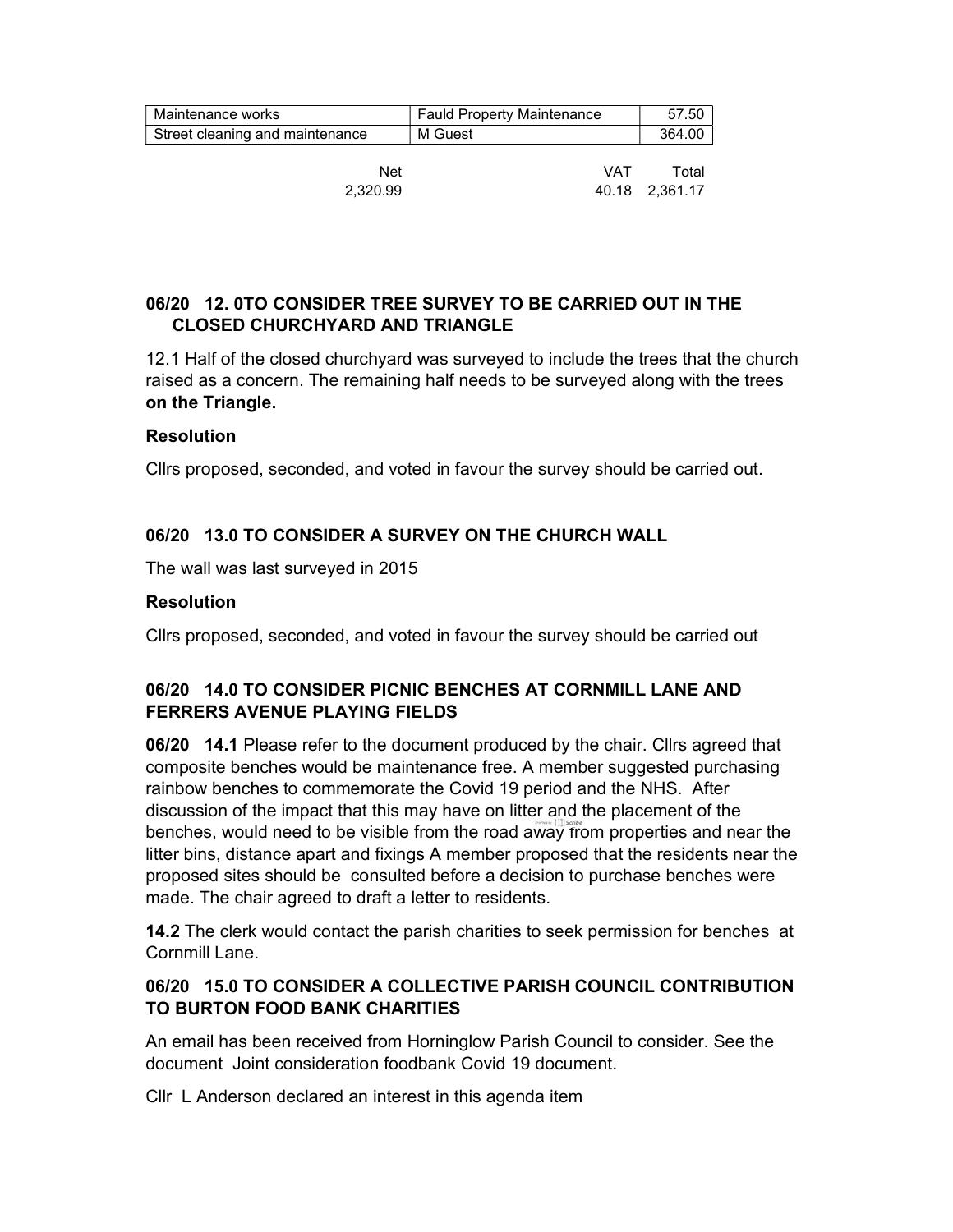# **Resolution**

Cllrs proposed and seconded the proposal to support the fund and a majority voted in favour that £100 would be granted to the joint funds. It was thought that this would benefit parishioners under the section 137 of LGA 972.

## 06/20 16 To consider a joint collaboration with Outwoods Parish Council to install a cycle route from Tutbury to Horninglow.

16.1 In the current lockdown climate and the government focus turning to the health and climate benefits of cycling. The formation of a cycle route connecting Tutbury to Horninglow could be advantageous to pupils ,who are not eligible for the school bus to De Ferrers. In addition for other users who may cycle to work and to connect Tutbury more easily by cycle path to the town centre.

A review of the use of electric scooters has also been brought forward and this would offer a safe route for them to be used.

County Cllr P White was very positive about the proposal and said at this time it was more likely to get funding and that he would take this forward for the County council to progress working with the other parish councils, Cllr L Anderson would raise this at Outwoods and Horninglow Parish councils to enhance the collaboration for this.

The A511 was thought to be wide enough to utilise the grass verges and to be able to widen the pavements to allow a route to run alongside the road. Cllrs voted in favour to support this.

## 06/20 17.0 To review the budget for 2020/21

- 17.1 The clerk had distributed a report outlining unallocated reserved at year end. £5000 would be allocated to an emergency open space fund.
- 17.2 VJ celebration budget. Due to the Covid 19 pandemic the proposed postponement to celebrate VJ day instead of VE day were also delayed until next year. A Tutbury day would be organised in the next financial year . No budget was required to be allocated against this.
- 17.3 Flag bracket replacement, it was thought to replace the poles and brackets in the High Street would cost around 2648 plus labour costs. Requiring an allocation of £3000
- 17.4 £2000 would be allocated for picnic tables.

## 06/20 18.0 Items for the next Agenda

- Footpaths
- 5 a side fixed football goals for Cornmill Lane
- The exit from Ferrers Avenue playing fields onto Redhill Lane
- Usage of Bus service through Heritage Park and the adoption of the roads.